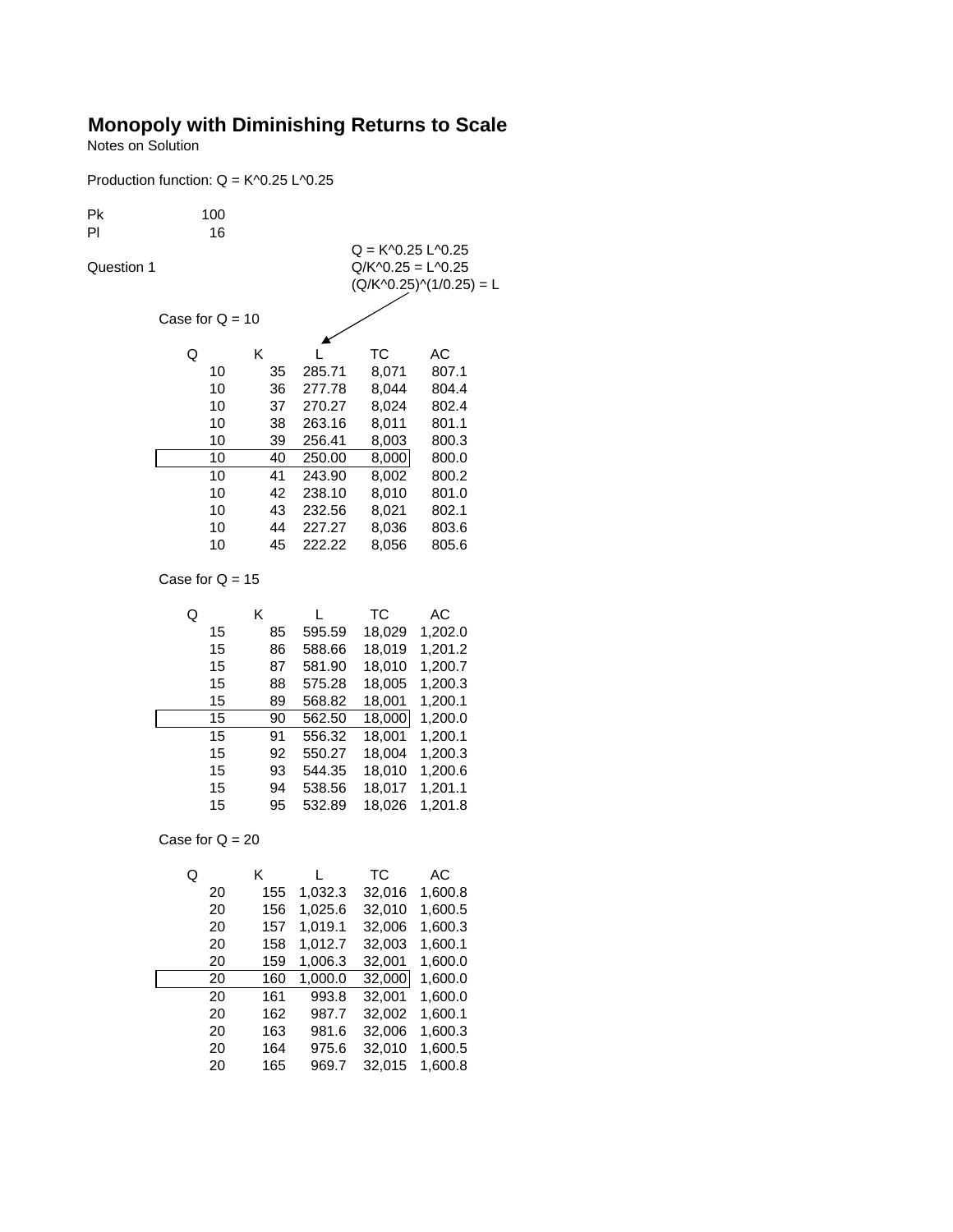## Question 2

Checking against the given TC function:

 $TC = 80^{\ast}Q^{\wedge}2^{\ast}$ 

| O |    | ТC    |
|---|----|-------|
|   | 10 | 8000  |
|   | 15 | 18000 |
|   | 20 | 32000 |

## Questions 3 and 4

|   | Demand: $P = A - B^*Q$ |
|---|------------------------|
| A | 4000                   |
| в | 50                     |

| Q  | P    | TR    | ТC    | AR   | АC   | AR-AC  | ΜR   | МC   | MR-MC   | Profit  |
|----|------|-------|-------|------|------|--------|------|------|---------|---------|
| 10 | 3500 | 35000 | 8000  | 3500 | 800  | 2700   |      |      |         | 27000   |
| 11 | 3450 | 37950 | 9680  | 3450 | 880  | 2570   | 2950 | 1680 | 1270    | 28270   |
| 12 | 3400 | 40800 | 11520 | 3400 | 960  | 2440   | 2850 | 1840 | 1010    | 29280   |
| 13 | 3350 | 43550 | 13520 | 3350 | 1040 | 2310   | 2750 | 2000 | 750     | 30030   |
| 14 | 3300 | 46200 | 15680 | 3300 | 1120 | 2180   | 2650 | 2160 | 490     | 30520   |
| 15 | 3250 | 48750 | 18000 | 3250 | 1200 | 2050   | 2550 | 2320 | 230     | 30750   |
| 16 | 3200 | 51200 | 20480 | 3200 | 1280 | 1920   | 2450 | 2480 | $-30$   | 30720   |
| 17 | 3150 | 53550 | 23120 | 3150 | 1360 | 1790   | 2350 | 2640 | $-290$  | 30430   |
| 18 | 3100 | 55800 | 25920 | 3100 | 1440 | 1660   | 2250 | 2800 | $-550$  | 29880   |
| 19 | 3050 | 57950 | 28880 | 3050 | 1520 | 1530   | 2150 | 2960 | $-810$  | 29070   |
| 20 | 3000 | 60000 | 32000 | 3000 | 1600 | 1400   | 2050 | 3120 | -1070   | 28000   |
| 21 | 2950 | 61950 | 35280 | 2950 | 1680 | 1270   | 1950 | 3280 | -1330   | 26670   |
| 22 | 2900 | 63800 | 38720 | 2900 | 1760 | 1140   | 1850 | 3440 | $-1590$ | 25080   |
| 23 | 2850 | 65550 | 42320 | 2850 | 1840 | 1010   | 1750 | 3600 | $-1850$ | 23230   |
| 24 | 2800 | 67200 | 46080 | 2800 | 1920 | 880    | 1650 | 3760 | $-2110$ | 21120   |
| 25 | 2750 | 68750 | 50000 | 2750 | 2000 | 750    | 1550 | 3920 | $-2370$ | 18750   |
| 26 | 2700 | 70200 | 54080 | 2700 | 2080 | 620    | 1450 | 4080 | $-2630$ | 16120   |
| 27 | 2650 | 71550 | 58320 | 2650 | 2160 | 490    | 1350 | 4240 | $-2890$ | 13230   |
| 28 | 2600 | 72800 | 62720 | 2600 | 2240 | 360    | 1250 | 4400 | $-3150$ | 10080   |
| 29 | 2550 | 73950 | 67280 | 2550 | 2320 | 230    | 1150 | 4560 | $-3410$ | 6670    |
| 30 | 2500 | 75000 | 72000 | 2500 | 2400 | 100    | 1050 | 4720 | $-3670$ | 3000    |
| 31 | 2450 | 75950 | 76880 | 2450 | 2480 | $-30$  | 950  | 4880 | $-3930$ | -930    |
| 32 | 2400 | 76800 | 81920 | 2400 | 2560 | $-160$ | 850  | 5040 | -4190   | $-5120$ |
| 33 | 2350 | 77550 | 87120 | 2350 | 2640 | -290   | 750  | 5200 | $-4450$ | $-9570$ |
| 34 | 2300 | 78200 | 92480 | 2300 | 2720 | $-420$ | 650  | 5360 | -4710   | -14280  |

To maximize output without running a loss, produce 30 jumps and charge \$2500 each. Profit will be \$3000. Could also produce 30 jumps and charge only \$2400; would eliminate the profit.

To maximize profit, produce 15 jumps and charge \$3250 for each one. Profit would be \$30,750.